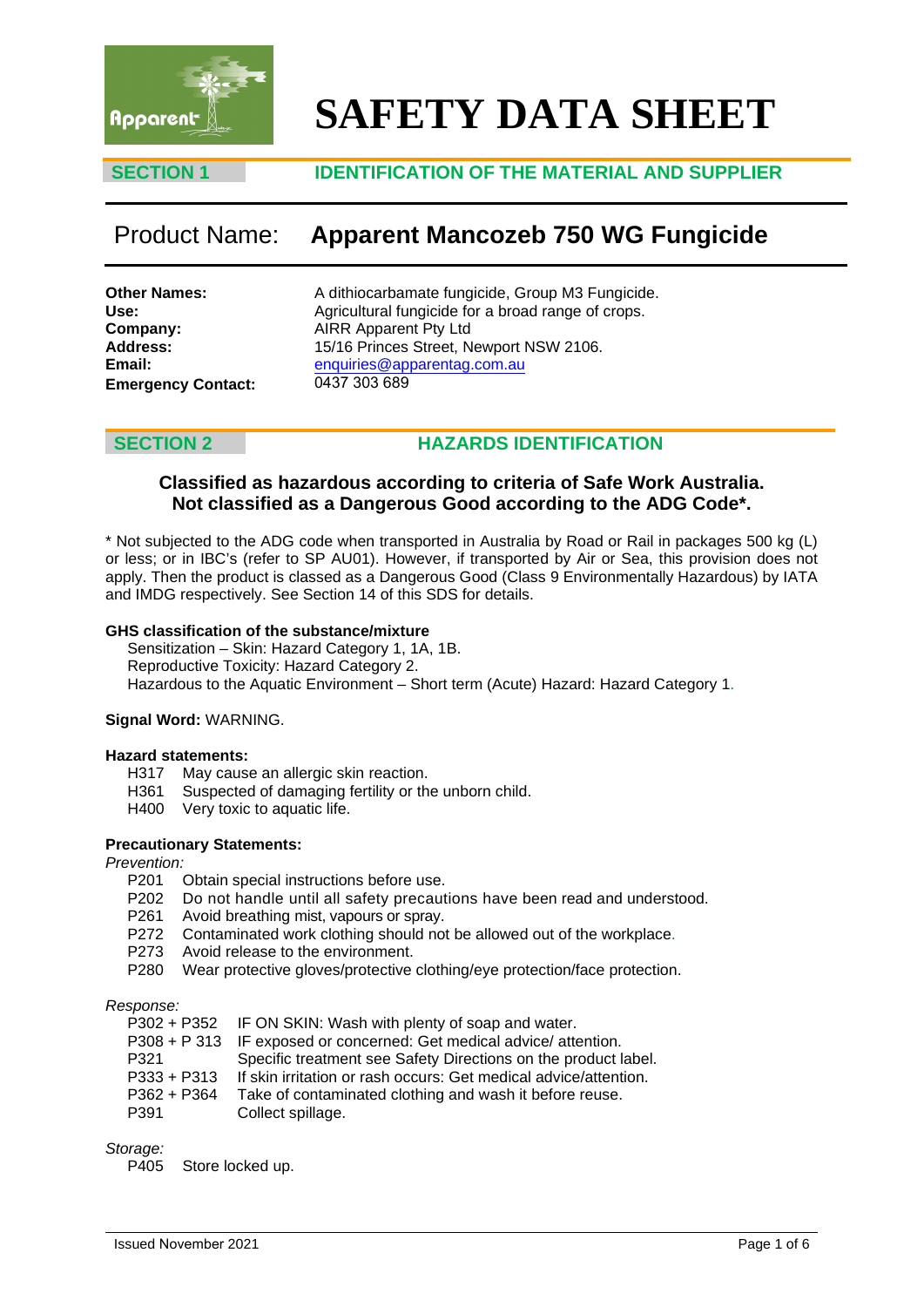# **SECTION 2 HAZARDS IDENTIFICATION** (Continued)

# *Disposal:*

Dispose of contents/container in accordance with national regulations.

### **Pictograms:**





# **SECTION 3 COMPOSITION/INFORMATION ON INGREDIENTS**

### **Ingredients:**

*CHEMICAL CAS NUMBER PROPORTION*

Mancozeb 8018-01-7 750 g/kg Other ingredients determined not to be hazardous Balance

# **SECTION 4 FIRST AID MEASURES**

### **FIRST AID**

- **Ingestion:** If swallowed do NOT induce vomiting. Wash mouth with water. If poisoning occurs, contact a Doctor or Poisons Information Centre. Phone 131 126. Avoid giving alcohol.
- **Eye contact:** Brush granules gently away. Hold eyes open and flood with clean water. Ensure irrigation under eyelids by occasionally lifting them. Do not try to remove contact lenses unless trained. If irritation persists, seek medical advice.

**Skin contact:** Brush granules gently off clothing and skin. Remove contaminated clothing. Wash skin thoroughly with soap and water. If skin is irritated, seek medical advice.

**Inhalation:** Remove to fresh air and observe until recovered. If effects persist, seek medical advice.

**Advice to Doctor:** Mancozeb has low acute oral and dermal toxicity. There is no specific antidote available. Treat symptomatically.

# **SECTION 5 FIRE FIGHTING MEASURES**

**Specific Hazard:** Generally considered a low risk.

**Extinguishing media:** Extinguish fire using carbon dioxide, foam or dry agent. If not available, use waterfog or fine water spray but ensure all runoff is contained. Contain all runoff.

**Hazards from combustion products:** On heating will emit irritating and toxic fumes. The formation of hydrogen sulphide, carbon disulfide, sulphur oxides and carbon oxides can be expected in a fire situation. Firefighters to wear self-contained breathing apparatus and suitable protective clothing if risk of exposure to vapour or smoke. Finely dispersed particles may form explosive mixtures in air.

**Precautions for fire-fighters and special protective equipment:** Isolate fire area. Evacuate downwind residents. Wear full protective clothing and self-contained breathing apparatus. Do not breathe smoke or vapours generated.

# **SECTION 6 ACCIDENTAL RELEASE MEASURES**

**Emergency procedures:** Wear cotton overalls over normal clothing, buttoned to the neck and wrist and washable hat, elbow-length PVC gloves, goggles, and disposable dust mask covering mouth and nose. In the case of spillage, contain spilled material. Collect recoverable product for use as labelled on the product. Vacuum, shovel or pump contaminated spilled material into an approved container and dispose of waste as per the requirements of Local or State Waste Management Authorities. Keep out animals and unprotected persons. Finely dispersed particles may form explosive mixtures in air.

**Material and methods for containment and cleanup procedures:** To clean spill area, tools and equipment, wash with a solution of soap, water and acetic acid/vinegar. Follow this with a neutralisation step of washing the area with a bleach or caustic soda ash solution. Finally, wash with a strong soap and water solution. Absorb, as above, any excess liquid and add both solutions to the drums of waste already collected.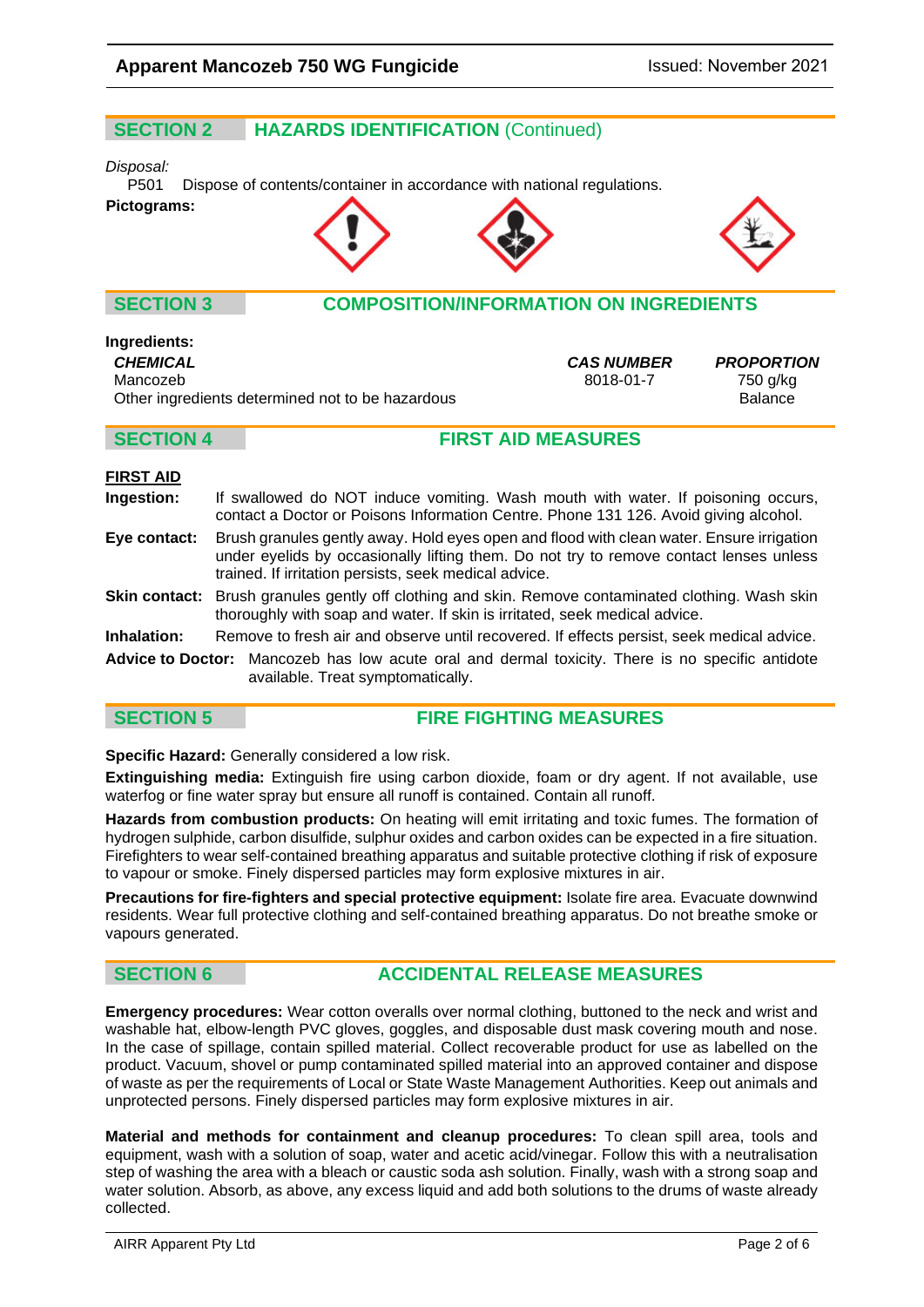**SECTION 7 HANDLING AND STORAGE** 

**Precautions for Safe Handling:** No smoking, eating or drinking should be allowed where material is used or stored. May irritate the eyes and skin. Repeated exposure may cause allergic disorders. Avoid contact with eyes and skin. DO NOT inhale dust. Wash hands after use. When opening the container and preparing spray, wear cotton overalls over normal clothing, buttoned to the neck and wrist and washable hat, elbow-length PVC gloves, goggles, and disposable dust mask covering mouth and nose. When using the prepared spray, wear cotton overalls over normal clothing, buttoned to the neck and wrist and a washable hat and elbow-length PVC gloves. After each day's use, wash gloves, goggles and contaminated clothing.

**Conditions for Safe Storage:** Do not store for prolonged periods in direct sunlight. Store in the closed, original container in a well ventilated area away from children, animals, food, feedstuffs, seed and fertilisers. Not classified as a Dangerous Good by the ADG. This product is a Schedule 5 Poison (S5) and must be stored, transported and sold in accordance with the relevant Health Department regulations.

# **SECTION 8 EXPOSURE CONTROLS / PERSONAL PROTECTION**

### **Exposure Guidelines:**

No exposure guidelines have been established for this product by Safe Work Australia.

### **Biological Limit Values:**

No biological limit allocated.

### **Engineering Controls:**

Keep containers closed when not in use. No special engineering controls are required, however make sure that the work environment remains clean and that dust is minimised.

### **Personal Protective Equipment (PPE):**

General: When opening the container and preparing spray, wear cotton overalls over normal clothing, buttoned to the neck and wrist and washable hat, elbow-length PVC gloves, goggles, and disposable dust mask covering mouth and nose. When using the prepared spray, wear cotton overalls over normal clothing, buttoned to the neck and wrist and a washable hat and elbow-length PVC gloves. After each day's use, wash gloves, goggles and contaminated clothing.

Personal Hygiene: May irritate the eyes and skin. Repeated exposure may cause allergic disorders. Avoid contact with eyes and skin. DO NOT inhale dust. Wash hands after use. Clean water should be available for washing in case of eye or skin contamination. Wash skin before eating, drinking or smoking. Shower at the end of the workday.

# **SECTION 9 PHYSICAL AND CHEMICAL PROPERTIES**

| Appearance:                 | Yellow to brown coloured granules.          |
|-----------------------------|---------------------------------------------|
| Odour:                      | Musty, sulphurous type odour.               |
| <b>Boiling point:</b>       | Not applicable – solid at room temperature. |
| Freezing point:             | Not applicable – solid at room temperature. |
| <b>Specific Gravity:</b>    | No data.                                    |
| <b>Solubility in Water:</b> | Disperses in water.                         |
| pH:                         | No data available.                          |
| Flammability:               | Not flammable.                              |
| <b>Corrosive hazard:</b>    | Not available.                              |
| Flashpoint (°C):            | Not flammable.                              |
| <b>Poisons Schedule:</b>    | This product is a Schedule 5 (S5) poison.   |
| <b>Formulation type:</b>    | Water Dispersible Granule.                  |

# **SECTION 10 STABILITY AND REACTIVITY**

**Chemical Stability:** Product is considered stable in ambient conditions for a period of up to 2 years after manufacture. Product must be used within 2 years of manufacture.

**Conditions to avoid:** Do not store for prolonged periods in direct sunlight. Keep away from moisture, heat and flames.

**Incompatible materials:** Strong acids and oxidising agents.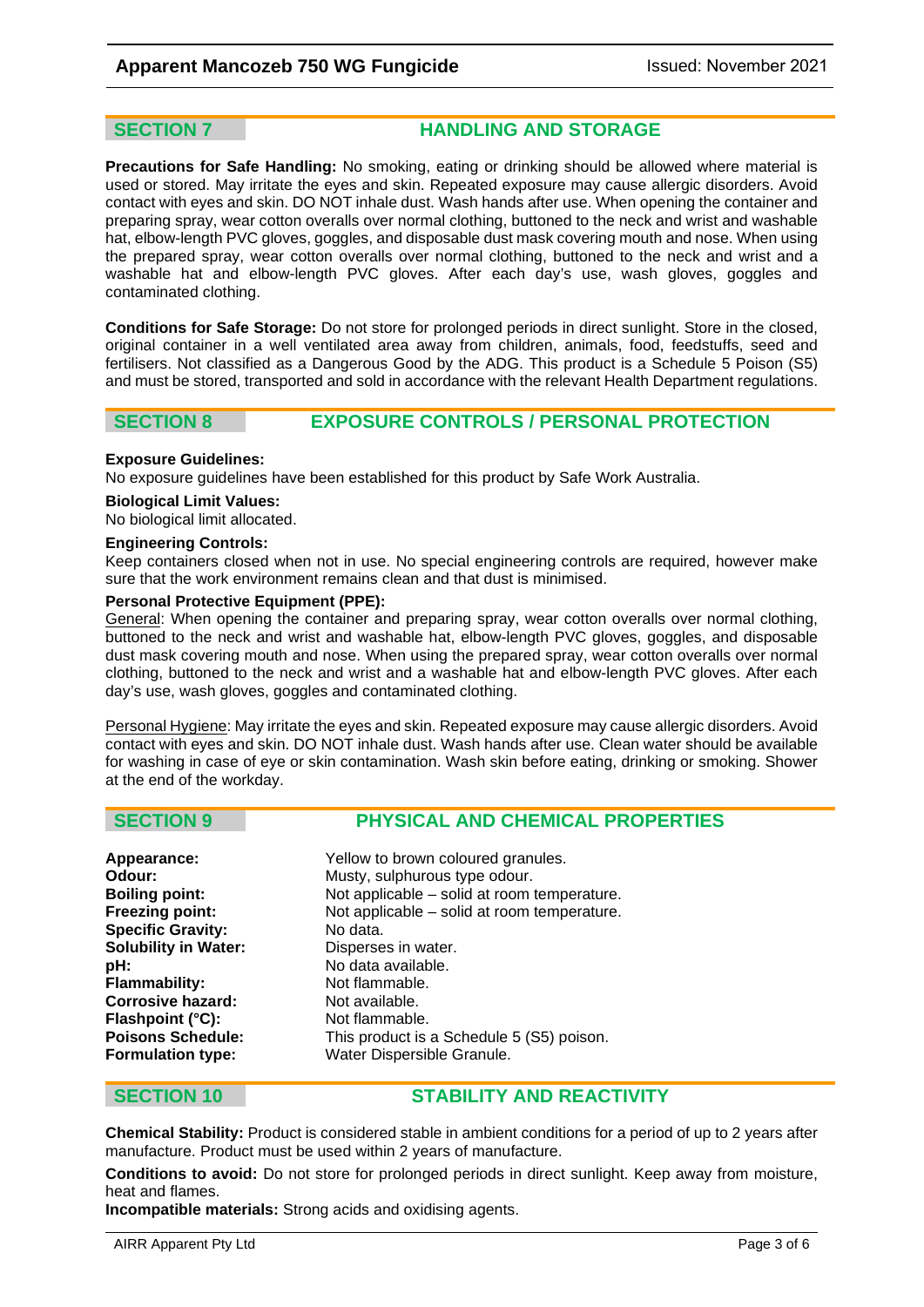# **SECTION 10 STABILITY AND REACTIVITY** (continued)

**Hazardous decomposition products:** When involved in a fire will emit toxic and noxious fumes containing hydrogen sulphide, carbon disulfide, sulphur oxides and carbon oxides.

**Hazardous reactions:** No particular reactions to avoid. Hazardous polymerisation is unlikely to occur.

**SECTION 11 TOXICOLOGICAL INFORMATION**

No specific data is available for this product as no toxicity tests have been conducted on this product. Information presented is our best judgement based on similar products and/or individual components. As with all products for which limited data is available, caution must be exercised through the use of protective equipment and handling procedures to minimise exposure.

Mancozeb, the active ingredient in this product, has been extensively tested on laboratory mammals and in test-tube systems. At high levels mancozeb affects the thyroid, liver, and nervous system in laboratory animals. The thyroid and liver effects are due to its metabolism in small amounts to ethylenethiourea (ETU), which interferes with thyroid hormone synthesis and induces stress-related liver growth. No evidence of mutagenic effects was obtained. ETU, a trace contaminant and breakdown product of mancozeb, has caused thyroid and pituitary tumours, which occurred at dose levels higher than likely human expose levels for the use of this product. ETU has caused birth defects in laboratory mammals at high dose levels that interfered with normal thyroid function.

### *Potential Health Effects:*

### **ACUTE EFFECTS**

Swallowed: Very low acute oral toxicity. Acute oral  $LD_{50} > 5000$  mg/kg (rat).

- Eye: This product may cause eye irritation. Symptoms may include stinging and reddening of eyes and watering. If exposure is brief, symptoms should disappear once exposure has ceased.
- Skin: Very low acute dermal toxicity. Acute dermal  $LD_{50} > 10,000$  mg/kg (rat). May cause mild irritation and sensitisation of the skin. Some workers with occupational exposure may develop skin sensitization.
- Inhaled: Probably an inhalation irritant.

### **Long Term Exposure:**

**Chronic toxicity:** No toxicological effects were apparent in rats in a long-term study. Impaired thyroid function was observed as lower iodine uptake after 24 months in dogs fed doses of 2.5 and 25 mg/kg/day of Mancozeb, but not in those dogs fed 0.625 mg/kg/day.

A major toxicological concern in situations of chronic exposure is the generation of ethylenethiourea (ETU) in the course of Mancozeb metabolism, and as a contaminant in Mancozeb production. In addition to having the potential to cause goitre, a condition in which the thyroid gland is enlarged, ETU has produced birth defects and cancer in experimental animals. The main target organ of Mancozeb is the thyroid gland; the effects may be due to the metabolite ETU.

**Reproductive effects:** In a three-generation rat study with Mancozeb there was reduced fertility but no indication of embryotoxic effects. It is unlikely that Mancozeb will produce reproductive effects in humans under normal circumstances. However, Safe Work Australia has classified this material as a category 3 material - toxic to reproduction. The agents in category 3 are possible or uncertain reproductive hazards. They are suspected to affect reproductive health but the data are insufficient. The existing data are from animal studies with no human data available.

**Teratogenic effects:** No teratogenic effects were observed in a three-generation rat study with Mancozeb. Developmental abnormalities were observed in rats given a very high dose of 1320 mg/kg of Mancozeb on the 11th day of pregnancy.

**Mutagenic effects:** Mancozeb was found to be mutagenic in one set of tests, while in another it did not cause mutations. Mancozeb is thought to be similar to Maneb, which was not mutagenic in the Ames Test. The data on mutagenicity are inconclusive but suggest that Mancozeb is either not mutagenic or weakly mutagenic.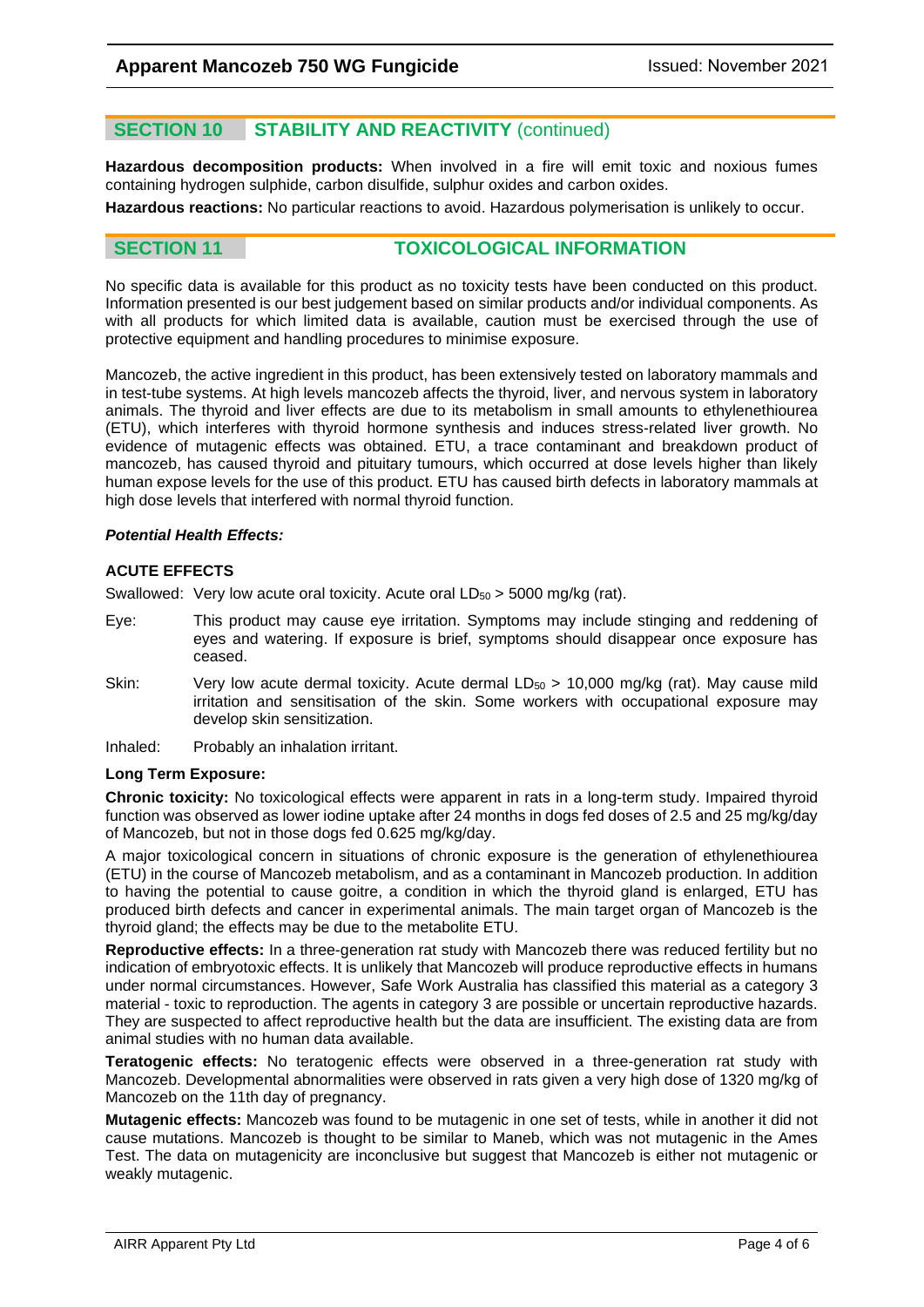# **SECTION 11 TOXICOLOGICAL INFORMATION** (Continued)

**Carcinogenic effects:** No data are available regarding Mancozeb. Studies of other EBDCs indicate they are not carcinogenic. ETU has caused cancer in experimental animals at high doses. Thus, the carcinogenic potential of Mancozeb is not currently known.

**Fate in humans and animals:** Mancozeb is rapidly absorbed into the body from the gastrointestinal tract, distributed to various target organs, and almost completely excreted in 96 hours. ETU is the major Mancozeb metabolite of toxicological significance, with carbon disulfide as a minor metabolite.

# **SECTION 12 ECOLOGICAL INFORMATION**

**Environmental Toxicology:** Mancozeb is not harmful to birds, with dietary LC<sub>50</sub> values in bobwhite quail and mallard ducklings of greater than 10,000 ppm. The 10-day dietary LC<sub>50</sub> values of 6400 ppm and 3200 ppm are reported for mallard ducks and Japanese quail, respectively. Mancozeb is moderately to highly toxic to fish and aquatic organisms with  $LC_{50} = 2.2$  mg/L (48 hr) Rainbow trout;  $LC_{50} = 4$  mg/L (48 hr) Carp; LC<sub>50</sub> = 5.2 mg/L (48 hr) Cat fish; LC<sub>50</sub> = 9 mg/L (48 hr) Gold fish; LC<sub>50</sub> = 40 mg/L (72 hr) Crayfish. Mancozeb is not toxic to honeybees.

### **Environmental Fate:**

Mancozeb is of low soil persistence, with a reported field half-life of 1 to 7 days. Mancozeb rapidly and spontaneously degrades to ETU in the presence of water and oxygen. ETU may persist for longer, in the order of 5 to 10 weeks. Because Mancozeb is practically insoluble in water, it is unlikely to infiltrate groundwater. Mancozeb degrades in water with a half-life of 1 to 2 days in slightly acidic to slightly alkaline conditions.

# **SECTION 13 DISPOSAL CONSIDERATIONS**

**Spills and Disposal:** Persons involved in cleanup require adequate skin protection - see Section 8. In case of spillage, contain spilled material and dispose of waste as indicated below or in accordance to the Australian Standard 2507- Storage and Handling of Pesticides. Keep out animals and unprotected persons. Keep material out of streams and sewers. Vacuum, shovel or pump waste into an approved drum. To decontaminate spill area, tools and equipment, wash with detergent and water and add the solution to the drums of wastes already collected and label contents. Dispose of drummed wastes, including decontamination solution in accordance with the requirements of Local or State Waste Management Authorities.

**Disposal of empty containers:** Puncture or shred and deliver empty packaging for appropriate disposal at an approved waste management facility. If an approved waste management facility is not available, bury the empty packaging 500 mm below the surface in a disposal pit specifically marked and set up for this purpose clear of waterways, desirable vegetation and tree roots, in compliance with relevant Local, State or Territory government regulations. DO NOT burn empty containers or product.

# **SECTION 14 TRANSPORT INFORMATION**

**Road & Rail Transport:** This product is exempt from classification as a Dangerous Good in packs less than 500 kg (L) or less; or in IBC's under the Australian Code for the Transport of Dangerous Goods by Road and Rail. For bulk shipments this product is a class 9, UN 3077. (See special provision AU01).

**Marine and Air Transport:** Apparent Mancozeb 750 WG Fungicide is classified as a Marine Pollutant according to International Maritime Dangerous Goods (IMDG) Code and the International Air transport Association (IATA). If transporting by sea or air the following Dangerous Goods Classification applies:- UN 3077, Class 9 (Miscellaneous Dangerous Goods), Packing Group III, Proper Shipping Name ENVIRONMENTALLY HAZARDOUS SUBSTANCE, SOLID, N.O.S. (Contains 80% Mancozeb). Hazchem code 2Z. Hazard Identification Number (HIN) 90. Australian Standards Initial Emergency Response Guide No. 47.